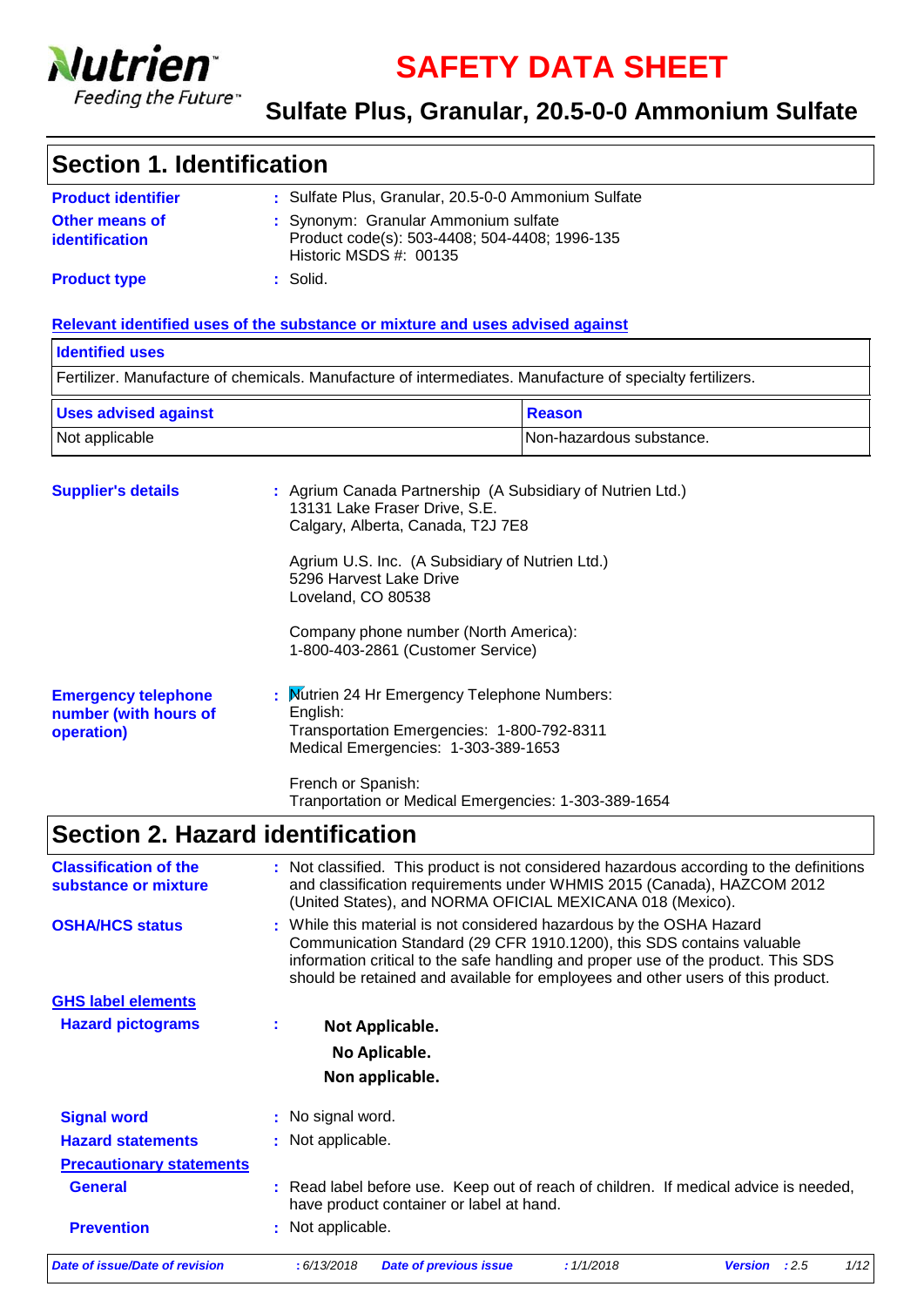# **Section 2. Hazard identification**

| <b>Response</b>                                        |    | : Not applicable.                                                                                                                            |
|--------------------------------------------------------|----|----------------------------------------------------------------------------------------------------------------------------------------------|
| <b>Storage</b>                                         |    | : Not applicable.                                                                                                                            |
| <b>Disposal</b>                                        |    | : Not applicable.                                                                                                                            |
| <b>Supplemental label</b><br>elements                  |    | : None known.                                                                                                                                |
| Other hazards which do not<br>result in classification | ÷. | Handling and/or processing of this material may generate a dust which can cause<br>mechanical irritation of the eyes, skin, nose and throat. |
|                                                        |    |                                                                                                                                              |

# **Section 3. Composition/information on ingredients**

| Substance<br><b>Substance/mixture</b>        |                   |                        |
|----------------------------------------------|-------------------|------------------------|
| Ingredient name                              | $\%$ (w/w)        | <b>CAS number</b>      |
| Ammonium sulfate<br>Ammonium hydrogensulfate | > 97<br>$1 - 1.5$ | 7783-20-2<br>7803-63-6 |

Any concentration shown as a range is to protect confidentiality or is due to batch variation.

**There are no additional ingredients present which, within the current knowledge of the supplier and in the concentrations applicable, are classified as hazardous to health or the environment and hence require reporting in this section.**

**Occupational exposure limits, if available, are listed in Section 8.**

### **Section 4. First-aid measures**

### **Description of necessary first aid measures**

| : Immediately flush eyes with plenty of water, occasionally lifting the upper and lower<br>eyelids. Check for and remove any contact lenses. Get medical attention if irritation<br>occurs.                                                                                                                                                                                                                                                                                                                                                         |
|-----------------------------------------------------------------------------------------------------------------------------------------------------------------------------------------------------------------------------------------------------------------------------------------------------------------------------------------------------------------------------------------------------------------------------------------------------------------------------------------------------------------------------------------------------|
| : Remove person to fresh air. No known significant effects. Seek medical attention<br>for any signs of wheezing and/or breathing difficulties. For additional advice call the<br>medical emergency number on this SDS or your poison center or medical provider.                                                                                                                                                                                                                                                                                    |
| : No known significant effects. Rinse the affected areas with water. Remove<br>contaminated clothing, jewelry, and shoes. Wash/clean items before reuse. Seek<br>medical attention for persistent skin pain or irritation. For additional advice call the<br>medical emergency number on this SDS or your poison center or doctor.                                                                                                                                                                                                                  |
| : Wash out mouth with water. Remove dentures if any. If material has been<br>swallowed and the exposed person is conscious, give small quantities of water to<br>drink. Stop if the exposed person feels sick as vomiting may be dangerous. Do not<br>induce vomiting unless directed to do so by medical personnel. If vomiting occurs,<br>the head should be kept low so that vomit does not enter the lungs. Get medical<br>attention if adverse health effects persist or are severe. Never give anything by<br>mouth to an unconscious person. |
|                                                                                                                                                                                                                                                                                                                                                                                                                                                                                                                                                     |

### **Most important symptoms/effects, acute and delayed**

| <b>Potential acute health effects</b> |                                                                                                       |
|---------------------------------------|-------------------------------------------------------------------------------------------------------|
|                                       | : No known significant effects or critical hazards. May cause irritation due to<br>mechanical action. |
|                                       | : No known significant effects or critical hazards.                                                   |
|                                       | : No known significant effects or critical hazards.                                                   |
|                                       | : No known significant effects or critical hazards.                                                   |
| <b>Over-exposure signs/symptoms</b>   |                                                                                                       |
|                                       | : No specific data. May cause irritation due to mechanical action.                                    |
|                                       | : No specific data.                                                                                   |
|                                       | : No specific data.                                                                                   |
|                                       | : No specific data.                                                                                   |
|                                       |                                                                                                       |

### **Indication of immediate medical attention and special treatment needed, if necessary**

| Date of issue/Date of revision | :6/13/2018 | <b>Date of previous issue</b> | 1/1/2018 | Version : 2.5 | 2/12 |
|--------------------------------|------------|-------------------------------|----------|---------------|------|
|                                |            |                               |          |               |      |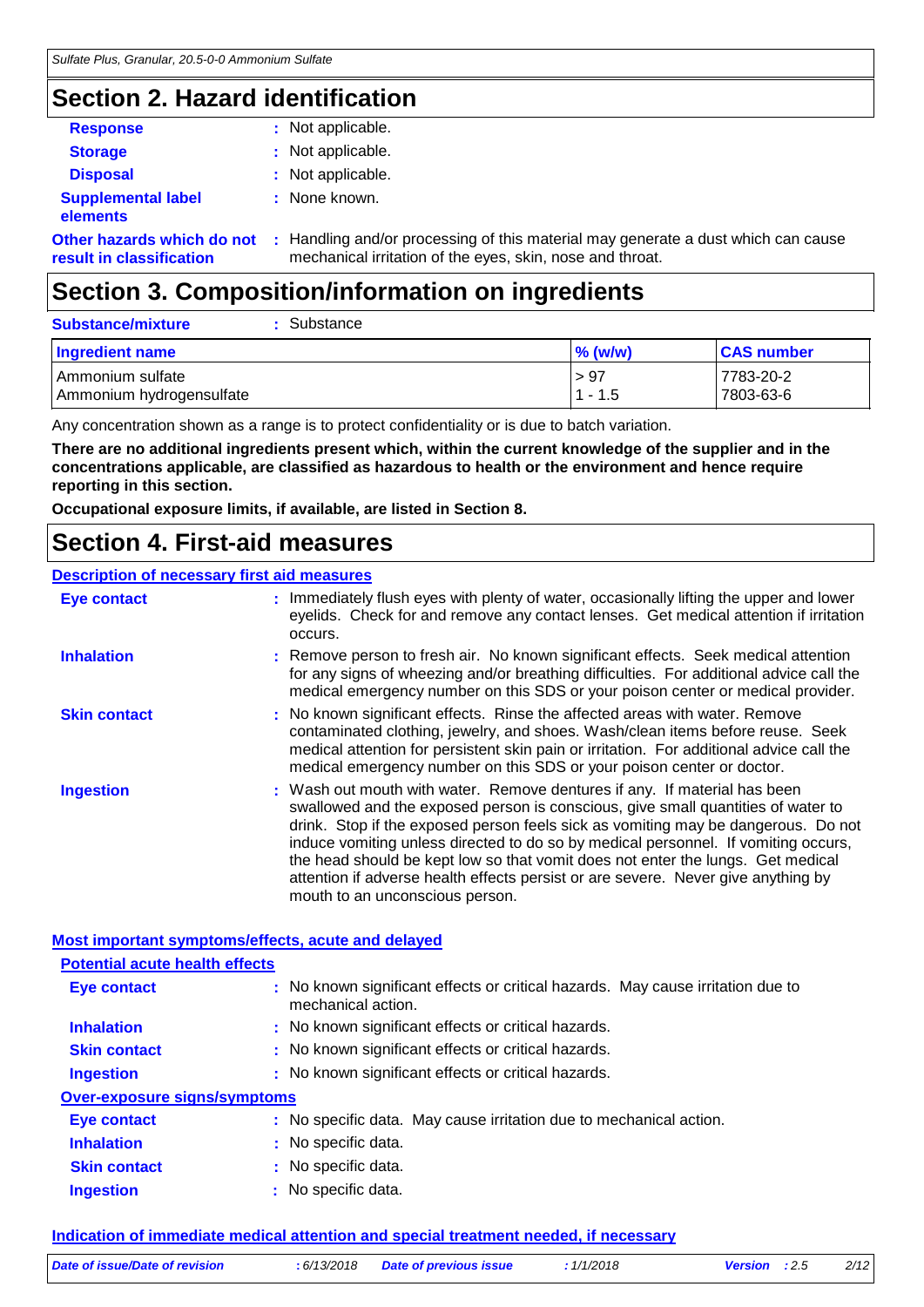# **Section 4. First-aid measures**

| <b>Notes to physician</b>         | : Treat symptomatically. Contact poison treatment specialist immediately if large<br>quantities have been ingested or inhaled. In case of inhalation of decomposition<br>products in a fire, symptoms may be delayed. The exposed person may need to be<br>kept under medical surveillance for 48 hours. Contact Nutrien's 24 Hr Medical<br>Emergency telephone number for professional support: English: 1-303-389-1653;<br>French or Spanish: 1-303-389-1654 |  |
|-----------------------------------|----------------------------------------------------------------------------------------------------------------------------------------------------------------------------------------------------------------------------------------------------------------------------------------------------------------------------------------------------------------------------------------------------------------------------------------------------------------|--|
| <b>Specific treatments</b>        | : No specific treatment. Treat symptomatically.                                                                                                                                                                                                                                                                                                                                                                                                                |  |
| <b>Protection of first-aiders</b> | : No action shall be taken involving any personal risk or without suitable training.<br>Mouth-to-mouth resuscitation of oral exposure patients is not recommended. First-<br>aiders with contaminated clothing should be properly decontaminated.                                                                                                                                                                                                              |  |

### **See toxicological information (Section 11)**

# **Section 5. Fire-fighting measures**

| <b>Extinguishing media</b>                               |                                                                                                                                                                                                                                                  |
|----------------------------------------------------------|--------------------------------------------------------------------------------------------------------------------------------------------------------------------------------------------------------------------------------------------------|
| <b>Suitable extinguishing</b><br>media                   | : The substance will not burn. Undergoes thermal decomposition at elevated<br>temperatures to release toxic and flammable gases. Use an extinguishing agent<br>suitable for the surrounding fire.                                                |
| <b>Unsuitable extinguishing</b><br>media                 | : None known.                                                                                                                                                                                                                                    |
| <b>Specific hazards arising</b><br>from the chemical     | : No specific fire or explosion hazard.                                                                                                                                                                                                          |
| <b>Hazardous thermal</b><br>decomposition products       | : Decomposition products may include the following materials:<br>nitrogen oxides<br>sulfur oxides                                                                                                                                                |
| <b>Special protective actions</b><br>for fire-fighters   | : Promptly isolate the scene by removing all persons from the vicinity of the incident if<br>there is a fire. No action shall be taken involving any personal risk or without<br>suitable training.                                              |
| <b>Special protective</b><br>equipment for fire-fighters | : Fire-fighters should wear appropriate protective equipment and self-contained<br>breathing apparatus (SCBA) with a full face-piece operated in positive pressure<br>mode.                                                                      |
| <b>Remark</b>                                            | : This material is not explosive. If mixed with chlorine or hypochlorites, it may form<br>nitrogen trichloride which may explode spontaneously in air. Contain and collect the<br>water used to fight the fire for later treatment and disposal. |

# **Section 6. Accidental release measures**

|                                                       | Personal precautions, protective equipment and emergency procedures                                                                                                                                                     |
|-------------------------------------------------------|-------------------------------------------------------------------------------------------------------------------------------------------------------------------------------------------------------------------------|
| For non-emergency<br>personnel                        | : No action shall be taken involving any personal risk or without suitable training.<br>Keep unnecessary and unprotected personnel from entering. Put on appropriate<br>personal protective equipment.                  |
| For emergency responders                              | If specialized clothing is required to deal with the spillage, take note of any<br>information in Section 8 on suitable and unsuitable materials. See also the<br>information in "For non-emergency personnel".         |
| <b>Environmental precautions</b>                      | : Avoid dispersal of spilled material and runoff and contact with soil, waterways,<br>drains and sewers. Inform the relevant authorities if the product has caused<br>adverse impacts (sewers, waterways, soil or air). |
| Methods and materials for containment and cleaning up |                                                                                                                                                                                                                         |
| <b>Small spill</b>                                    | : Move containers from spill area. Use appropriate equipment to put the spilled<br>substance in a container for reuse or disposal. Dispose of via a licensed waste                                                      |

disposal contractor.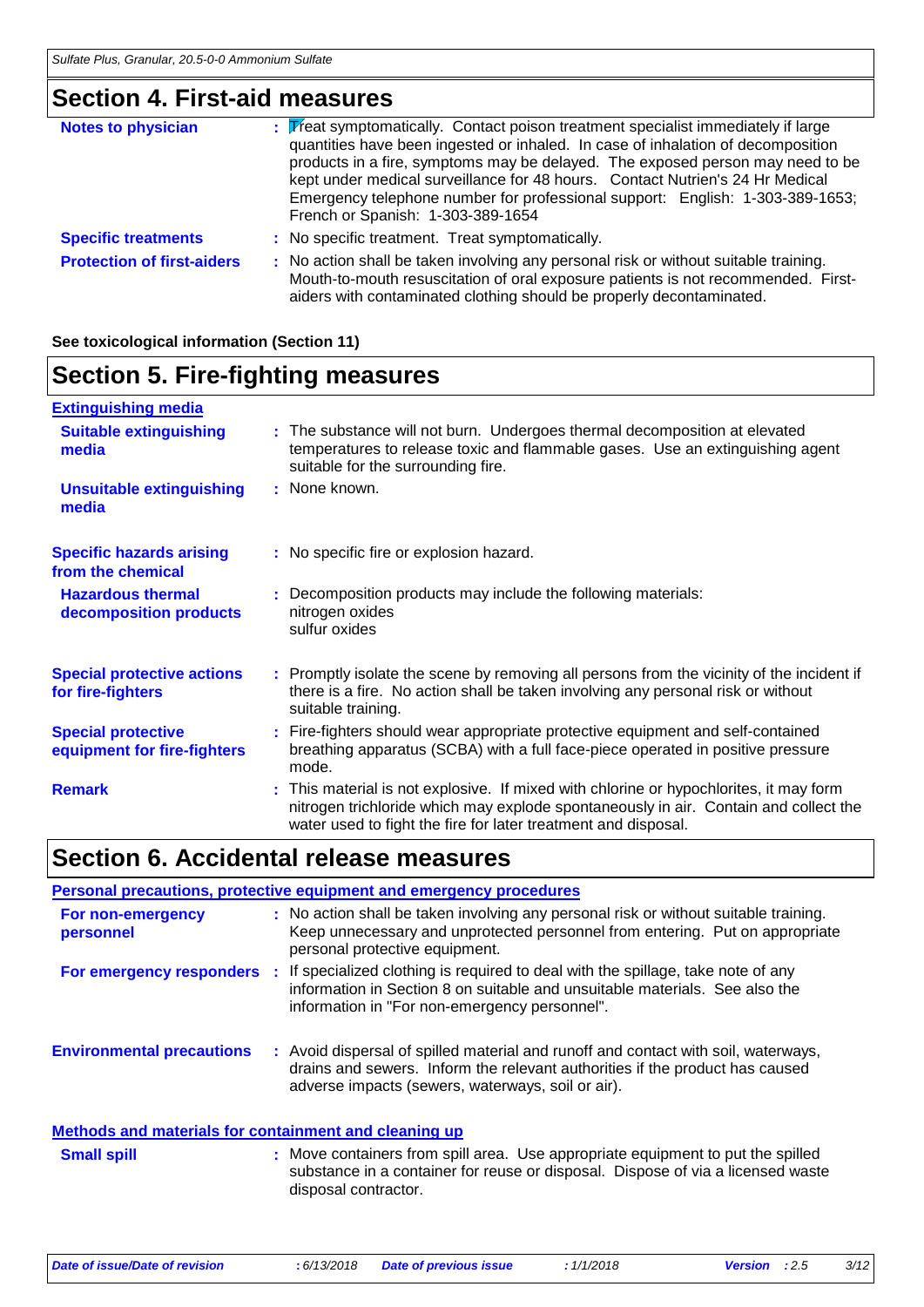### **Section 6. Accidental release measures**

### Large spill

: Move containers from spill area. Prevent entry into sewers, water courses, basements or confined areas. Use appropriate equipment to put the spilled substance in a container for reuse or disposal. Recycle to process, if possible. or Dispose of via a licensed waste disposal contractor. Note: see Section 1 for

emergency contact information and Section 13 for waste disposal.

# **Section 7. Handling and storage**

| <b>Precautions for safe handling</b>                                             |                                                                                                                                                                                                                                                                                                                                                                                                                                                                                                                |
|----------------------------------------------------------------------------------|----------------------------------------------------------------------------------------------------------------------------------------------------------------------------------------------------------------------------------------------------------------------------------------------------------------------------------------------------------------------------------------------------------------------------------------------------------------------------------------------------------------|
| <b>Protective measures</b>                                                       | : Put on appropriate personal protective equipment (see Section 8).                                                                                                                                                                                                                                                                                                                                                                                                                                            |
| <b>Advice on general</b><br>occupational hygiene                                 | : Eating, drinking and smoking should be prohibited in areas where this material is<br>handled, stored and processed. Do not ingest. Workers should wash hands and<br>face before eating, drinking and smoking. Remove contaminated clothing and<br>protective equipment before entering eating areas. See also Section 8 for additional<br>information on hygiene measures.                                                                                                                                   |
| <b>Conditions for safe storage,</b><br>including any<br><b>incompatibilities</b> | Store in accordance with local regulations. May form steep piles that can collapse<br>without warning when stored in bulk. Avoid forming steep slopes when removing<br>product. Ensure that bulk bags or smaller packaged products stored in tiers are<br>stacked, racked, blocked, interlocked, or otherwise secured to prevent sliding,<br>rolling, or collapse. Use caution when opening truck or railcar doors as product may<br>have shifted during transport.                                            |
|                                                                                  | Must be stored in a dry location. Absorbs moisture on long-term storage under high<br>humidity conditions. Store away from incompatible materials (see Section 10).<br>When product is stored in sealable containers, keep container tightly closed and<br>sealed until ready for use. Sealable containers that have been opened must be<br>carefully resealed and kept upright to prevent leakage. Do not store in unlabeled<br>containers. Use appropriate containment to avoid environmental contamination. |

## **Section 8. Exposure controls/personal protection**

#### **Control parameters**

| <b>Occupational exposure limits</b>                   |  |                                                                                                                                                     |                                                                                                                                                                                                 |
|-------------------------------------------------------|--|-----------------------------------------------------------------------------------------------------------------------------------------------------|-------------------------------------------------------------------------------------------------------------------------------------------------------------------------------------------------|
| <b>Ingredient name</b>                                |  |                                                                                                                                                     | <b>Exposure limits</b>                                                                                                                                                                          |
| <b>Canadian Regulations::</b>                         |  |                                                                                                                                                     |                                                                                                                                                                                                 |
| Ammonium sulfate                                      |  |                                                                                                                                                     | <b>CA Alberta Provincial (Canada).</b><br>TWA: 10 mg/m <sup>3</sup> , (Total dust) 8 hours.<br><b>CA Quebec Provincial (Canada).</b><br>TWA: 10 mg/m <sup>3</sup> , (Total dust) 8 hours.       |
| <b>U.S. Federal Regulations::</b><br>Ammonium sulfate |  |                                                                                                                                                     | <b>OSHA PEL (United States).</b><br>Particulates not otherwise regulated (PNOR):<br>TWA: 15 mg/m <sup>3</sup> , (Total dust) 8 hours.<br>STEL: 5 mg/m <sup>3</sup> , (Respirable dust) 8 hours. |
| <b>Appropriate engineering</b><br>controls            |  | contaminants.                                                                                                                                       | : Good general ventilation should be sufficient to control worker exposure to airborne                                                                                                          |
| <b>Environmental exposure</b><br>controls             |  | cases, fume scrubbers, filters or engineering modifications to the process<br>equipment will be necessary to reduce emissions to acceptable levels. | : Emissions from ventilation or work process equipment should be checked to ensure<br>they comply with the requirements of environmental protection legislation. In some                        |
| <b>Individual protection measures</b>                 |  |                                                                                                                                                     |                                                                                                                                                                                                 |
| <b>Hygiene measures</b>                               |  |                                                                                                                                                     | : Wash hands, forearms and face thoroughly after handling chemical products, before                                                                                                             |

eating, smoking and using the lavatory and at the end of the working period. Wash

contaminated clothing before reusing.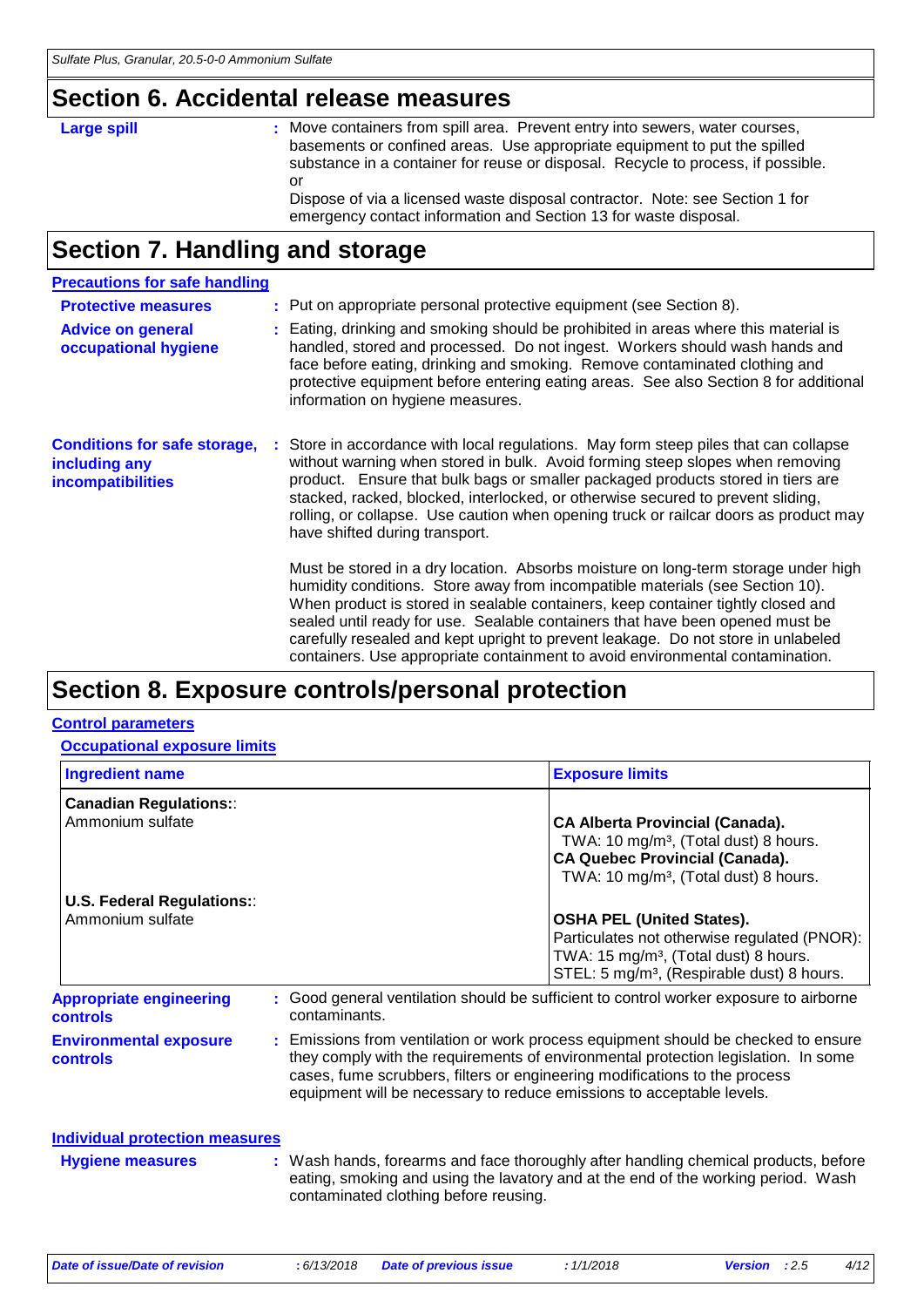# **Section 8. Exposure controls/personal protection**

| <b>Eye/face protection</b>    | : Safety eyewear complying with an approved standard should be used when a risk<br>assessment indicates this is necessary to avoid exposure to liquid splashes, mists,<br>gases or dusts. If contact is possible, the following protection should be worn,<br>unless the assessment indicates a higher degree of protection: sealed eyewear                                                                                                                                                                               |
|-------------------------------|---------------------------------------------------------------------------------------------------------------------------------------------------------------------------------------------------------------------------------------------------------------------------------------------------------------------------------------------------------------------------------------------------------------------------------------------------------------------------------------------------------------------------|
| <b>Skin protection</b>        |                                                                                                                                                                                                                                                                                                                                                                                                                                                                                                                           |
| <b>Hand protection</b>        | : The personal protective equipment required varies, depending upon your risk<br>assessment. Chemical-resistant, impervious gloves complying with an approved<br>standard should be worn at all times when handling chemical products if a risk<br>assessment indicates this is necessary. No special measures are typically indicated.                                                                                                                                                                                   |
| <b>Body protection</b>        | : Personal protective equipment for the body should be selected based on the task<br>being performed and the risks involved and should be approved by a specialist<br>before handling this product. Cotton or cotton/synthetic overalls or coveralls are<br>normally suitable.                                                                                                                                                                                                                                            |
| <b>Other skin protection</b>  | : Appropriate footwear and any additional skin protection measures should be<br>selected based on the task being performed and the risks involved and should be<br>approved by a specialist before handling this product. No special measures are<br>typically indicated.                                                                                                                                                                                                                                                 |
| <b>Respiratory protection</b> | : Based on the hazard and potential for exposure, select a respirator that meets the<br>appropriate standard or certification. Respirators must be used according to a<br>respiratory protection program to ensure proper fitting, training, and other important<br>aspects of use. For U.S. work sites where respiratory protection is required, ensure<br>that a respiratory protection program meeting 29 CFR 1910.134 requirements is in<br>place. No personal respiratory protective equipment is normally required. |

# **Section 9. Physical and chemical properties**

| <b>Appearance</b>                                 |    |                                                                      |
|---------------------------------------------------|----|----------------------------------------------------------------------|
| <b>Physical state</b>                             | ÷. | Granular solid.                                                      |
| Color                                             |    | White.                                                               |
| Odor                                              |    | Odorless.                                                            |
| <b>Odor threshold</b>                             |    | : Not applicable                                                     |
| рH                                                |    | : 4.2 [Conc. $% w/w$ ]: 1.6%]                                        |
| <b>Melting point</b>                              |    | Decomposition temperature: 235.01°C (455°F)                          |
| <b>Boiling point</b>                              | ÷  | Not available.                                                       |
| <b>Flash point</b>                                |    | [Product does not sustain combustion.]                               |
| <b>Evaporation rate</b>                           |    | Not applicable.                                                      |
| <b>Flammability (solid, gas)</b>                  |    | : Not applicable.                                                    |
| Lower and upper explosive<br>(flammable) limits   |    | : Not available.                                                     |
| <b>Vapor pressure</b>                             |    | : Not available.                                                     |
| <b>Vapor density</b>                              |    | : Not applicable                                                     |
| <b>Relative density</b>                           |    | : 0.976                                                              |
| <b>Solubility</b>                                 |    | Easily soluble in the following materials: cold water and hot water. |
| <b>Solubility in water</b>                        |    | : 767 g/l                                                            |
| <b>Partition coefficient: n-</b><br>octanol/water |    | $: -5.1$                                                             |
| <b>Auto-ignition temperature</b>                  |    | : Not applicable.                                                    |
| <b>Decomposition temperature</b>                  |    | : $235.01^{\circ}C(455^{\circ}F)$                                    |
| <b>Viscosity</b>                                  |    | Not applicable.                                                      |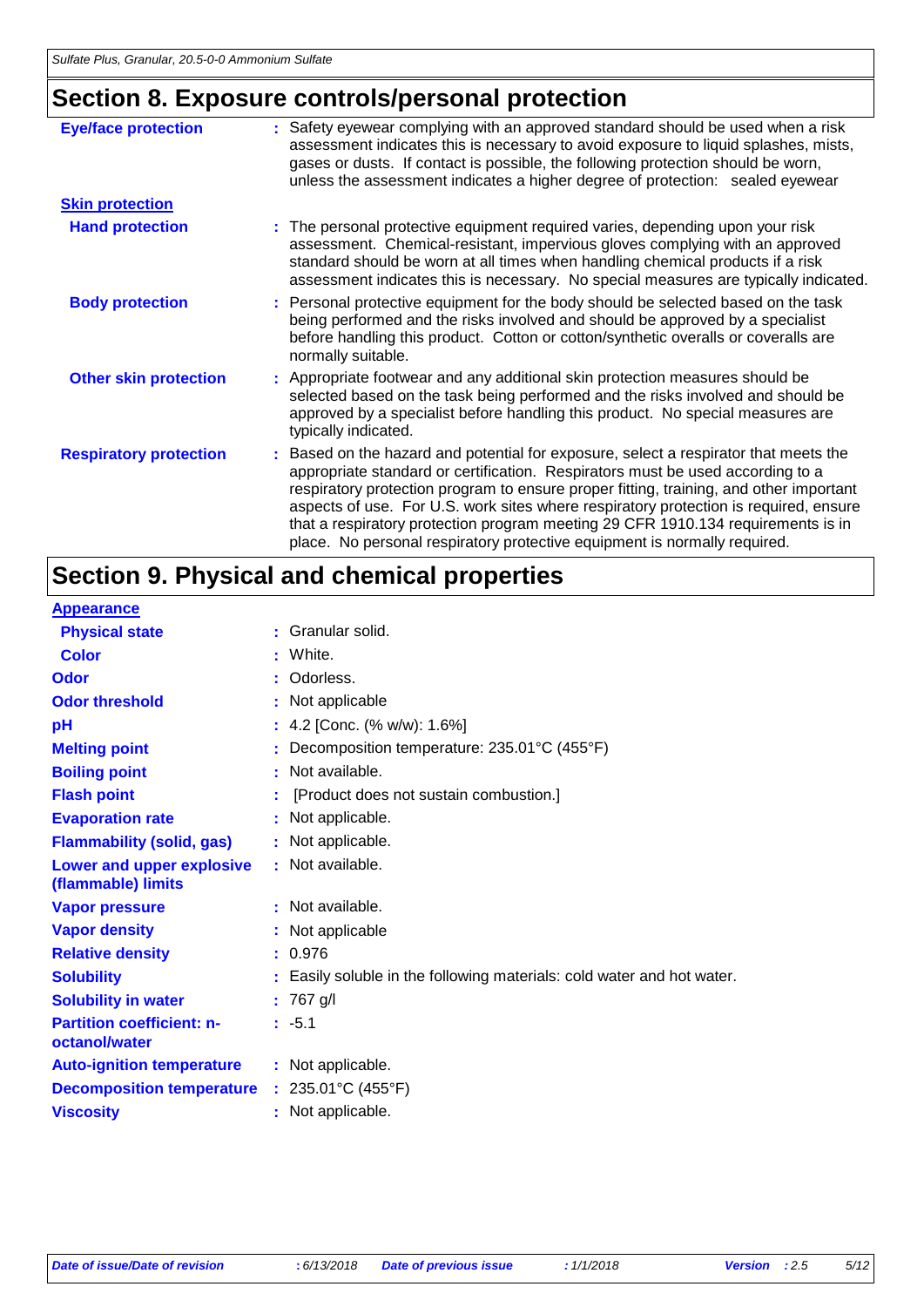# **Section 10. Stability and reactivity**

| <b>Reactivity</b>                                   | : Incompatible with halogens, hydrogen peroxide, chlorinated hydrocarbons, fluorine,<br>nitric acid, oxidizing agents and sulfuric acid.                          |
|-----------------------------------------------------|-------------------------------------------------------------------------------------------------------------------------------------------------------------------|
| <b>Chemical stability</b>                           | : The product is stable.                                                                                                                                          |
| <b>Possibility of hazardous</b><br><b>reactions</b> | : Under normal conditions of storage and use, hazardous reactions will not occur.                                                                                 |
| <b>Conditions to avoid</b>                          | : May produce corrosive substances on hydrolysis. Contact your sales representative<br>or a metallurgical specialist to ensure compatability with your equipment. |
| <b>Incompatible materials</b>                       | $\therefore$ See above                                                                                                                                            |
| <b>Hazardous decomposition</b><br>products          | : Under normal conditions of storage and use, hazardous decomposition products<br>should not be produced.                                                         |

# **Section 11. Toxicological information**

### **Information on toxicological effects**

| <b>Acute toxicity</b>          |               |                         |              |                          |
|--------------------------------|---------------|-------------------------|--------------|--------------------------|
| <b>Product/ingredient name</b> | <b>Result</b> | <b>Species</b>          | <b>Dose</b>  | <b>Exposure</b>          |
| Ammonium sulfate               | LD50 Oral     | Mouse - Male,<br>Female | $3040$ mg/kg | $\overline{\phantom{a}}$ |
|                                | LD50 Oral     | Rat                     | 2840 mg/kg   | ۰                        |
|                                | LD50 Oral     | Rat - Male,<br>Female   | >2000 mg/kg  | ۰                        |
|                                | LD50 Oral     | Rat                     | 4540 mg/kg   | $\overline{\phantom{a}}$ |

**Conclusion/Summary :** Very low toxicity to humans or animals.

### **Irritation/Corrosion**

| <b>Product/ingredient name</b> | <b>Result</b> | <b>Species</b>   | <b>Score</b> | <b>Exposure</b> | <b>Observation</b>   |
|--------------------------------|---------------|------------------|--------------|-----------------|----------------------|
| I Ammonium sulfate             | Skin<br>Eves  | Rabbit<br>Rabbit |              | 20 hours        | 24 hours<br>72 hours |

### **Conclusion/Summary**

- **Skin** : No known significant effects or critical hazards.
- Eyes : No known significant effects or critical hazards.

### **Respiratory :** No known significant effects or critical hazards. **Sensitization**

| <b>Product/ingredient name</b> | <b>Route of</b><br><b>exposure</b> | <b>Species</b> | Result          |
|--------------------------------|------------------------------------|----------------|-----------------|
| <b>Ammonium sulfate</b>        | Skin                               | Guinea pig     | Not sensitizing |

### **Conclusion/Summary**

- **Skin** : No known significant effects or critical hazards.
- 
- **Respiratory :** No known significant effects or critical hazards.

### **Mutagenicity**

| <b>Product/ingredient name</b> | <b>Test</b> | <b>Experiment</b>                                                  | <b>Result</b> |
|--------------------------------|-------------|--------------------------------------------------------------------|---------------|
| OECD 476<br>Ammonium sulfate   |             | Experiment: In vitro<br>Subject: Mammalian-Animal<br>Cell: Somatic | Negative      |
|                                | OECD 473    | Experiment: In vitro<br>Subject: Mammalian-Animal<br>Cell: Germ    | Negative      |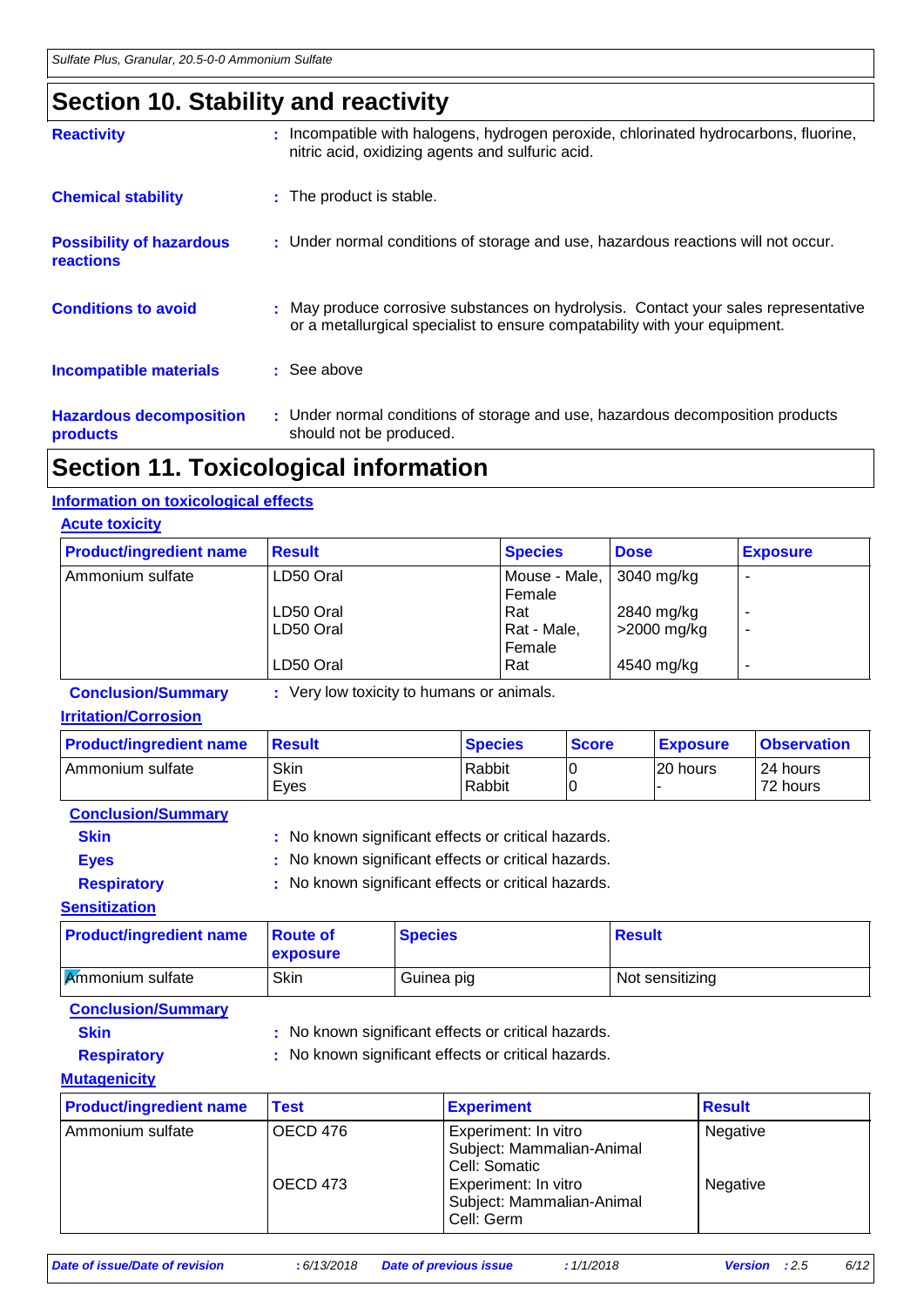## **Section 11. Toxicological information**

| <u> Julian III I Jaluar</u>                                                 |                             | ogiaar interniauen                                  |        |                                          |                |             |             |                             |  |
|-----------------------------------------------------------------------------|-----------------------------|-----------------------------------------------------|--------|------------------------------------------|----------------|-------------|-------------|-----------------------------|--|
| <b>Conclusion/Summary</b>                                                   |                             | : No known significant effects or critical hazards. |        |                                          |                |             |             |                             |  |
| <b>Carcinogenicity</b>                                                      |                             |                                                     |        |                                          |                |             |             |                             |  |
| <b>Product/ingredient name</b>                                              | <b>Result</b>               |                                                     |        |                                          | <b>Species</b> |             |             | <b>Exposure</b>             |  |
| Ammonium sulfate                                                            |                             | Negative - Oral - TCLo                              |        |                                          | Rat - Male,    | 1288 mg/kg  |             | 2 years; 7 days<br>per week |  |
| <b>Conclusion/Summary</b>                                                   |                             | : No known significant effects or critical hazards. |        |                                          |                |             |             |                             |  |
| <b>Reproductive toxicity</b>                                                |                             |                                                     |        |                                          |                |             |             |                             |  |
| <b>Product/ingredient name</b>                                              | <b>Maternal</b><br>toxicity | <b>Fertility</b>                                    | toxin  | <b>Development</b>                       | <b>Species</b> |             | <b>Dose</b> | <b>Exposure</b>             |  |
| Ammonium sulfate                                                            | Negative<br>Negative        |                                                     | Female | Oral:<br>Mouse - Male,<br>5000 mg/<br>kg |                |             |             |                             |  |
| <b>Conclusion/Summary</b>                                                   |                             | : No known significant effects or critical hazards. |        |                                          |                |             |             |                             |  |
| <b>Teratogenicity</b>                                                       |                             |                                                     |        |                                          |                |             |             |                             |  |
| <b>Product/ingredient name</b>                                              | <b>Result</b>               |                                                     |        | <b>Species</b>                           |                | <b>Dose</b> |             | <b>Exposure</b>             |  |
| Ammonium sulfate                                                            |                             | Negative - Oral                                     |        |                                          | Rat - Male,    | 1500 mg/kg  |             |                             |  |
| <b>Conclusion/Summary</b>                                                   |                             | : No known significant effects or critical hazards. |        |                                          |                |             |             |                             |  |
| <b>Specific target organ toxicity (single exposure)</b>                     |                             |                                                     |        |                                          |                |             |             |                             |  |
| Not available.                                                              |                             |                                                     |        |                                          |                |             |             |                             |  |
| <b>Specific target organ toxicity (repeated exposure)</b><br>Not available. |                             |                                                     |        |                                          |                |             |             |                             |  |
| <b>Aspiration hazard</b><br>Not available.                                  |                             |                                                     |        |                                          |                |             |             |                             |  |

| Information on the likely<br>routes of exposure | : Routes of entry anticipated: , Inhalation.<br>Routes of entry not anticipated: Dermal.              |  |
|-------------------------------------------------|-------------------------------------------------------------------------------------------------------|--|
| <b>Potential acute health effects</b>           |                                                                                                       |  |
| Eye contact                                     | : No known significant effects or critical hazards. May cause irritation due to<br>mechanical action. |  |

| <b>Inhalation</b> | : No known significant effects or critical hazards. |
|-------------------|-----------------------------------------------------|
|-------------------|-----------------------------------------------------|

- **Skin contact :** No known significant effects or critical hazards.
- **Ingestion :** No known significant effects or critical hazards.

### **Symptoms related to the physical, chemical and toxicological characteristics**

| Eye contact         | : No specific data. May cause irritation due to mechanical action. |
|---------------------|--------------------------------------------------------------------|
| <b>Inhalation</b>   | : No specific data.                                                |
| <b>Skin contact</b> | : No specific data.                                                |
| <b>Ingestion</b>    | : No specific data.                                                |

#### **Delayed and immediate effects and also chronic effects from short and long term exposure**

| : May cause irritation due to mechanical action.<br>: No known significant effects or critical hazards.<br>: No known significant effects or critical hazards. |
|----------------------------------------------------------------------------------------------------------------------------------------------------------------|

*Date of issue/Date of revision* **:** *6/13/2018 Date of previous issue : 1/1/2018 Version : 2.5 7/12*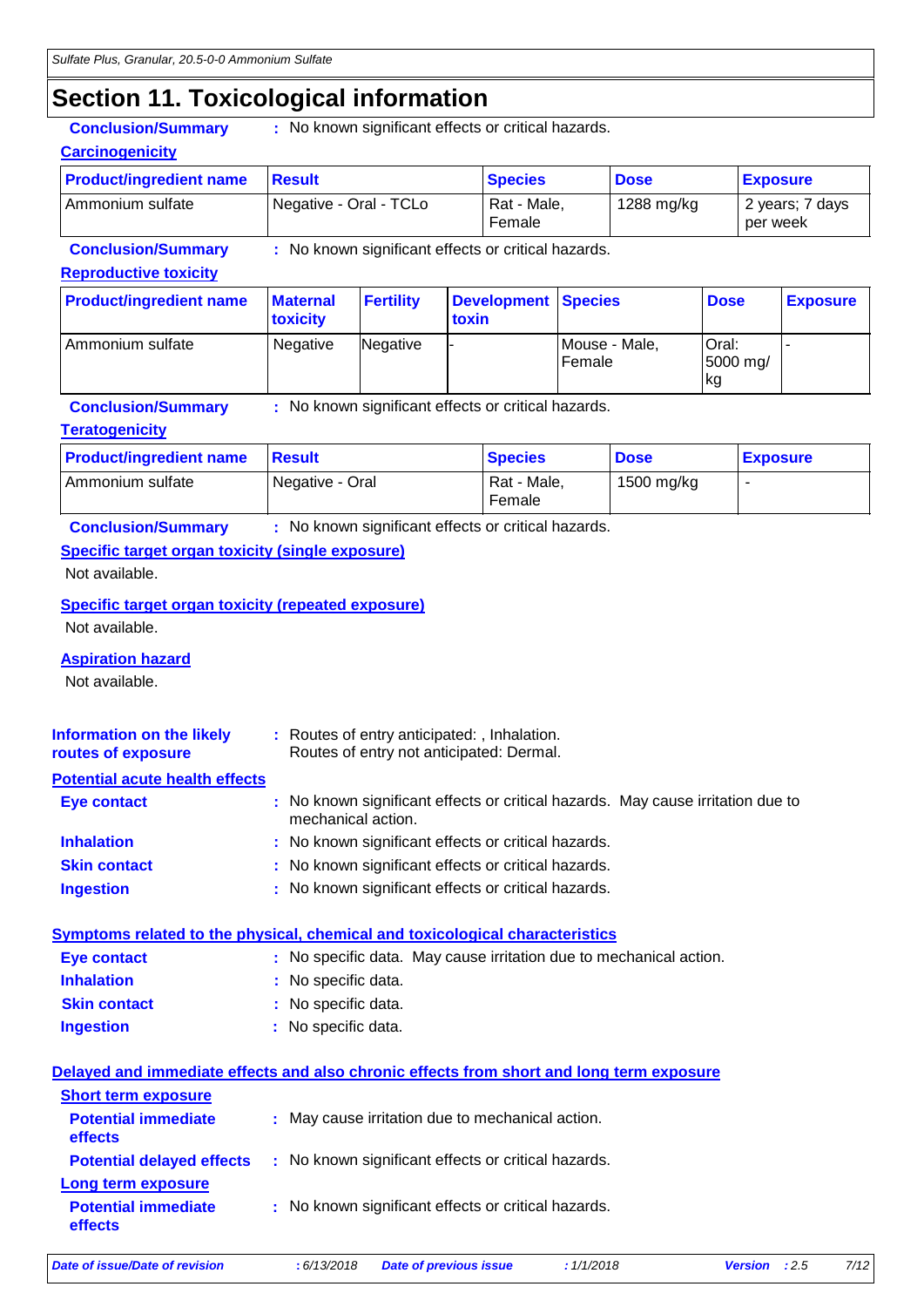# **Section 11. Toxicological information**

|                                         | <b>Potential delayed effects</b> : No known significant effects or critical hazards. |  |
|-----------------------------------------|--------------------------------------------------------------------------------------|--|
| <b>Potential chronic health effects</b> |                                                                                      |  |
| <b>Conclusion/Summary</b>               | : Very low toxicity to humans or animals.                                            |  |
| <b>General</b>                          | : No known significant effects or critical hazards.                                  |  |
| <b>Carcinogenicity</b>                  | : No known significant effects or critical hazards.                                  |  |
| <b>Mutagenicity</b>                     | : No known significant effects or critical hazards.                                  |  |
| <b>Teratogenicity</b>                   | : No known significant effects or critical hazards.                                  |  |
| <b>Developmental effects</b>            | : No known significant effects or critical hazards.                                  |  |
| <b>Fertility effects</b>                | : No known significant effects or critical hazards.                                  |  |

# **Section 12. Ecological information**

| <b>TOXICITY</b>                |                                                                                    |                                             |                 |
|--------------------------------|------------------------------------------------------------------------------------|---------------------------------------------|-----------------|
| <b>Product/ingredient name</b> | <b>Result</b>                                                                      | <b>Species</b>                              | <b>Exposure</b> |
| Ammonium sulfate               | Acute LC50 2.6 mg/l Fresh water                                                    | Crustaceans - Ceriodaphnia<br>dubia - Young | 48 hours        |
|                                | Acute LC50 14000 µg/l Fresh water                                                  | Daphnia - Daphnia magna -<br>Young          | 48 hours        |
|                                | Acute LC50 53 mg/l                                                                 | Fish - Oncorhynchus mykis                   | 96 hours        |
|                                | Chronic NOEC 143 µg/l Marine water                                                 | Fish - Salmo salar - Post-smolt             | 5 weeks         |
| Conclusion/Qummary             | • Very low acute toxicity to fish No known significant effects or critical hazards |                                             |                 |

#### **Conclusion/Summary :** Very low acute toxicity to fish. No known significant effects or critical hazards.

### **Persistence and degradability**

| <b>Conclusion/Summary</b>      | Not applicable           |                   |                  |
|--------------------------------|--------------------------|-------------------|------------------|
| <b>Product/ingredient name</b> | <b>Aquatic half-life</b> | <b>Photolysis</b> | Biodegradability |
| Ammonium sulfate               |                          |                   | <b>IReadily</b>  |

### **Bioaccumulative potential**

| <b>Product/ingredient name</b> | $LogPow$ | <b>BCF</b> | <b>Potential</b> |
|--------------------------------|----------|------------|------------------|
| Ammonium sulfate               | $-5.1$   |            | low              |

#### **Mobility in soil**

**Toxicity**

| <b>Soil/water partition</b><br>coefficient (K <sub>oc</sub> ) | : Not available.                                    |
|---------------------------------------------------------------|-----------------------------------------------------|
| <b>Other adverse effects</b>                                  | : No known significant effects or critical hazards. |

### **Section 13. Disposal considerations**

The generation of waste should be avoided or minimized wherever possible. Disposal of this product, solutions and any by-products should at all times comply with the requirements of environmental protection and waste disposal legislation and any regional local authority requirements. Dispose of surplus and nonrecyclable products via a licensed waste disposal contractor. Waste should not be disposed of untreated to the sewer unless fully compliant with the requirements of all authorities with jurisdiction. This material and its container must be disposed of in a safe way. Waste packaging should be recycled. Incineration or landfill should only be considered when recycling is not feasible. Empty containers or liners may retain some product residues. Avoid dispersal of spilled material and runoff and contact with soil, waterways, drains and sewers. **Disposal methods :**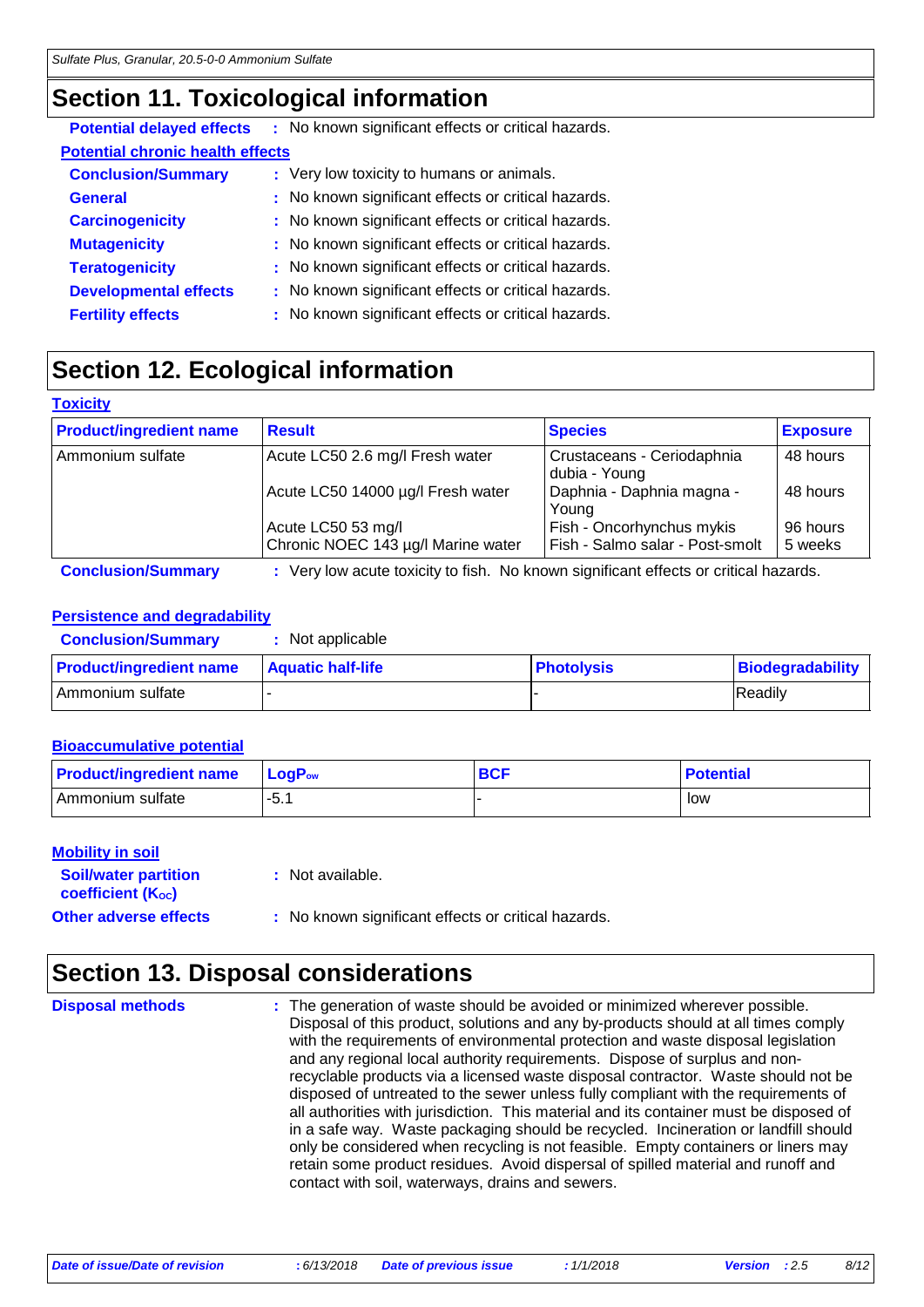## **Section 14. Transport information**

|                                      | <b>TDG</b><br><b>Classification</b>                                                                                       | <b>DOT</b><br><b>Classification</b> | <b>Mexico</b><br><b>Classification</b> | <b>IMDG</b>    | <b>IATA</b>    |
|--------------------------------------|---------------------------------------------------------------------------------------------------------------------------|-------------------------------------|----------------------------------------|----------------|----------------|
| <b>UN number</b>                     | Not regulated.                                                                                                            | Not regulated.                      | Not regulated.                         | Not regulated. | Not regulated. |
| <b>UN proper</b><br>shipping name    |                                                                                                                           |                                     | $\blacksquare$                         |                |                |
| <b>Transport</b><br>hazard class(es) |                                                                                                                           |                                     | $\blacksquare$                         |                |                |
| <b>Packing group</b>                 |                                                                                                                           |                                     | ٠                                      |                |                |
| <b>Environmental</b><br>hazards      | No.                                                                                                                       | No.                                 | No.                                    | No.            | No.            |
| <b>Additional</b><br>information     | Classification per<br>the current<br>revision,<br>Transportation of<br>Dangerous Goods<br>Regulation, Part 2,<br>Sec 2.3. |                                     |                                        |                |                |

**Special precautions for user** : Transport within user's premises: always transport in closed containers that are upright and secure. Ensure that persons transporting the product know what to do in the event of an accident or spillage.

**Transport in bulk according :** Not available. **to Annex II of MARPOL and the IBC Code**

## **Section 15. Regulatory information**

| <b>Canadian lists</b>                                                      |                                        |                                          |                                                                                                                                                            |                        |      |
|----------------------------------------------------------------------------|----------------------------------------|------------------------------------------|------------------------------------------------------------------------------------------------------------------------------------------------------------|------------------------|------|
| <b>Canadian NPRI</b>                                                       |                                        |                                          | : This material is listed. Total of ammonia (NH3 – CAS RN 7664-41-7) and the<br>ammonium ion (NH4+ - CAS RN 14798-03-9) in solution, expressed as ammonia. |                        |      |
| <b>CEPA Toxic substances</b>                                               | : This material is not listed.         |                                          |                                                                                                                                                            |                        |      |
| <b>Canada inventory</b>                                                    | : This material is listed or exempted. |                                          |                                                                                                                                                            |                        |      |
| <b>International regulations</b>                                           |                                        |                                          |                                                                                                                                                            |                        |      |
| <b>Chemical Weapon Convention List Schedules I, II &amp; III Chemicals</b> |                                        |                                          |                                                                                                                                                            |                        |      |
| Not listed.                                                                |                                        |                                          |                                                                                                                                                            |                        |      |
| <b>Montreal Protocol (Annexes A, B, C, E)</b>                              |                                        |                                          |                                                                                                                                                            |                        |      |
| Not listed.                                                                |                                        |                                          |                                                                                                                                                            |                        |      |
| <b>Stockholm Convention on Persistent Organic Pollutants</b>               |                                        |                                          |                                                                                                                                                            |                        |      |
| Not listed.                                                                |                                        |                                          |                                                                                                                                                            |                        |      |
| <b>Rotterdam Convention on Prior Informed Consent (PIC)</b>                |                                        |                                          |                                                                                                                                                            |                        |      |
| Not listed.                                                                |                                        |                                          |                                                                                                                                                            |                        |      |
| <b>UNECE Aarhus Protocol on POPs and Heavy Metals</b>                      |                                        |                                          |                                                                                                                                                            |                        |      |
| Not listed.                                                                |                                        |                                          |                                                                                                                                                            |                        |      |
| <b>Inventory list</b>                                                      |                                        |                                          |                                                                                                                                                            |                        |      |
| <b>Australia</b>                                                           |                                        | : All components are listed or exempted. |                                                                                                                                                            |                        |      |
| <b>China</b>                                                               |                                        | All components are listed or exempted.   |                                                                                                                                                            |                        |      |
| Date of issue/Date of revision                                             | : 6/13/2018                            | <b>Date of previous issue</b>            | : 1/1/2018                                                                                                                                                 | <b>Version</b> : $2.5$ | 9/12 |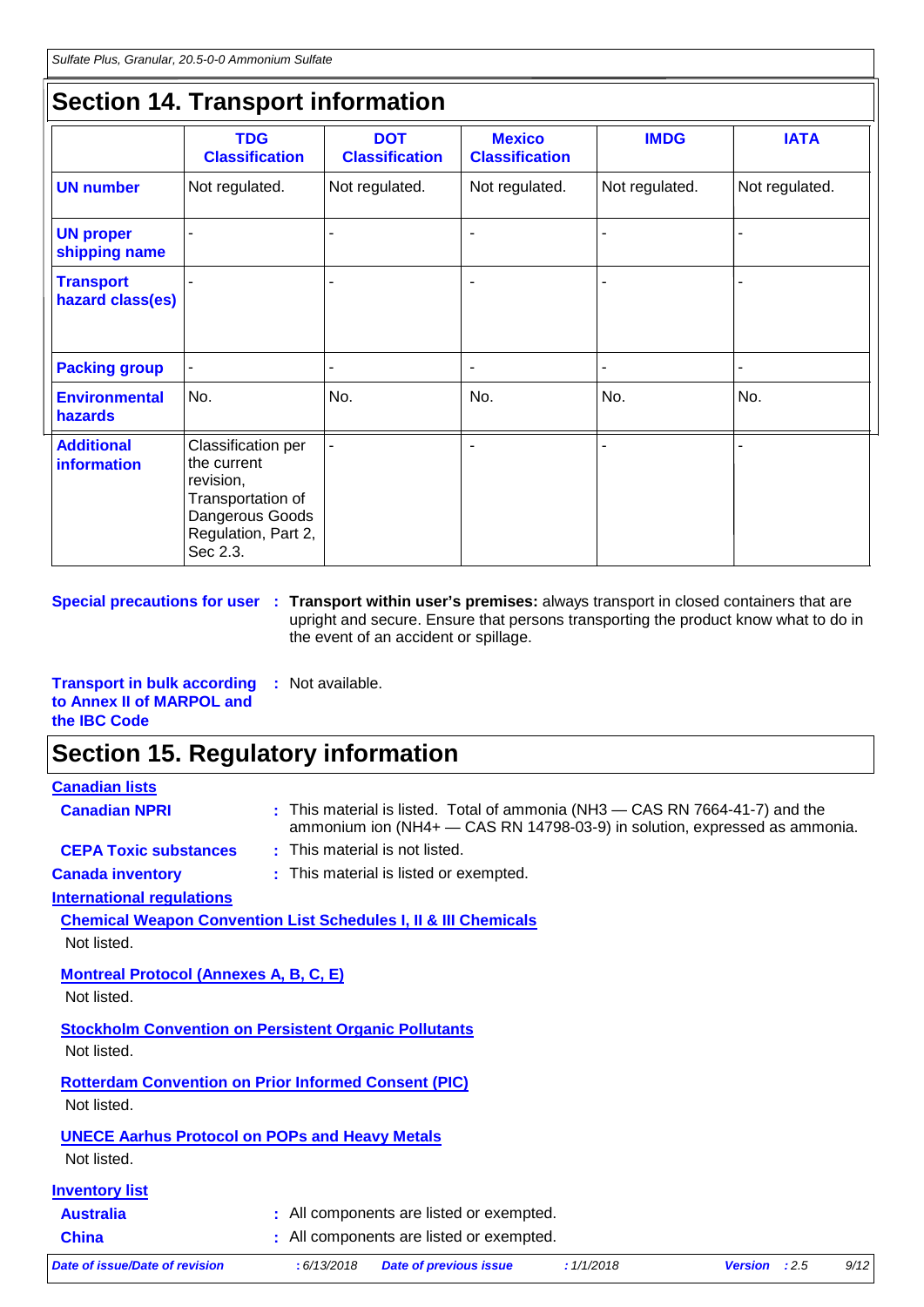# **Section 15. Regulatory information**

| <b>Europe</b>                                                                     | : This material is listed or exempted.                                                                                                                                         |                   |               |  |
|-----------------------------------------------------------------------------------|--------------------------------------------------------------------------------------------------------------------------------------------------------------------------------|-------------------|---------------|--|
| <b>Japan</b>                                                                      | All components are listed or exempted.                                                                                                                                         |                   |               |  |
| <b>Malaysia</b>                                                                   | Not determined.                                                                                                                                                                |                   |               |  |
| <b>New Zealand</b>                                                                | All components are listed or exempted.                                                                                                                                         |                   |               |  |
| <b>Philippines</b>                                                                | All components are listed or exempted.                                                                                                                                         |                   |               |  |
| <b>Republic of Korea</b>                                                          | All components are listed or exempted.                                                                                                                                         |                   |               |  |
| <b>Taiwan</b>                                                                     | All components are listed or exempted.                                                                                                                                         |                   |               |  |
| <b>Turkey</b>                                                                     | : Not determined.                                                                                                                                                              |                   |               |  |
| <b>U.S. Federal Regulations:</b>                                                  | : TSCA 8(a) CDR Exempt/Partial exemption: Not determined<br>TSCA 8(b) inventory:: This material is listed or exempted.<br>Clean Water Act (CWA) 311: Ammonium hydrogensulphite |                   |               |  |
| <b>Clean Air Act Section 112</b><br>(b) Hazardous Air<br><b>Pollutants (HAPs)</b> | : Not listed                                                                                                                                                                   |                   |               |  |
| <b>Clean Air Act Section 602</b><br><b>Class I Substances</b>                     | : Not listed                                                                                                                                                                   |                   |               |  |
| <b>Clean Air Act Section 602</b><br><b>Class II Substances</b>                    | : Not listed                                                                                                                                                                   |                   |               |  |
| <b>DEA List I Chemicals</b><br>(Precursor Chemicals)                              | : Not listed                                                                                                                                                                   |                   |               |  |
| <b>DEA List II Chemicals</b><br><b>(Essential Chemicals)</b>                      | : Not listed                                                                                                                                                                   |                   |               |  |
|                                                                                   | <b>SARA 302/304 Composition/information on ingredients</b>                                                                                                                     |                   |               |  |
| <b>SARA 304 RQ</b>                                                                | : Not applicable.                                                                                                                                                              |                   |               |  |
| <b>SARA 311/312</b>                                                               |                                                                                                                                                                                |                   |               |  |
| <b>Classification</b>                                                             | : Not applicable.                                                                                                                                                              |                   |               |  |
| <b>SARA 313</b>                                                                   |                                                                                                                                                                                |                   |               |  |
|                                                                                   | <b>Product name</b>                                                                                                                                                            | <b>CAS number</b> | $\frac{9}{6}$ |  |
| <b>Form R - Reporting</b>                                                         | Sulfate Plus, Granulated, 20.5-0-0: Aqueous                                                                                                                                    | 7783-20-2         | 100           |  |

|                                                                                                  |                     | <b>70</b>                                                                                                                |
|--------------------------------------------------------------------------------------------------|---------------------|--------------------------------------------------------------------------------------------------------------------------|
| Sulfate Plus, Granulated, 20.5-0-0: Aqueous<br>ammonia from ammonium salts and other<br>listing. | 7783-20-2           | 100                                                                                                                      |
| See above                                                                                        | See above           | 98.9                                                                                                                     |
|                                                                                                  | <b>Product name</b> | <b>LUAS NUMBER</b><br>sources, dissociable in water; 10 percent of the<br>total aqueous ammonia is reportable under this |

SARA 313 notifications must not be detached from the SDS and any copying and redistribution of the SDS shall include copying and redistribution of the notice attached to copies of the SDS subsequently redistributed.

**State regulations**

| <b>Massachusetts</b>       | : This material is listed.     |
|----------------------------|--------------------------------|
| <b>New York</b>            | : This material is not listed. |
| <b>New Jersey</b>          | : This material is not listed. |
| <b>Pennsylvania</b>        | : This material is listed.     |
| <b>California Prop. 65</b> | : Not listed.                  |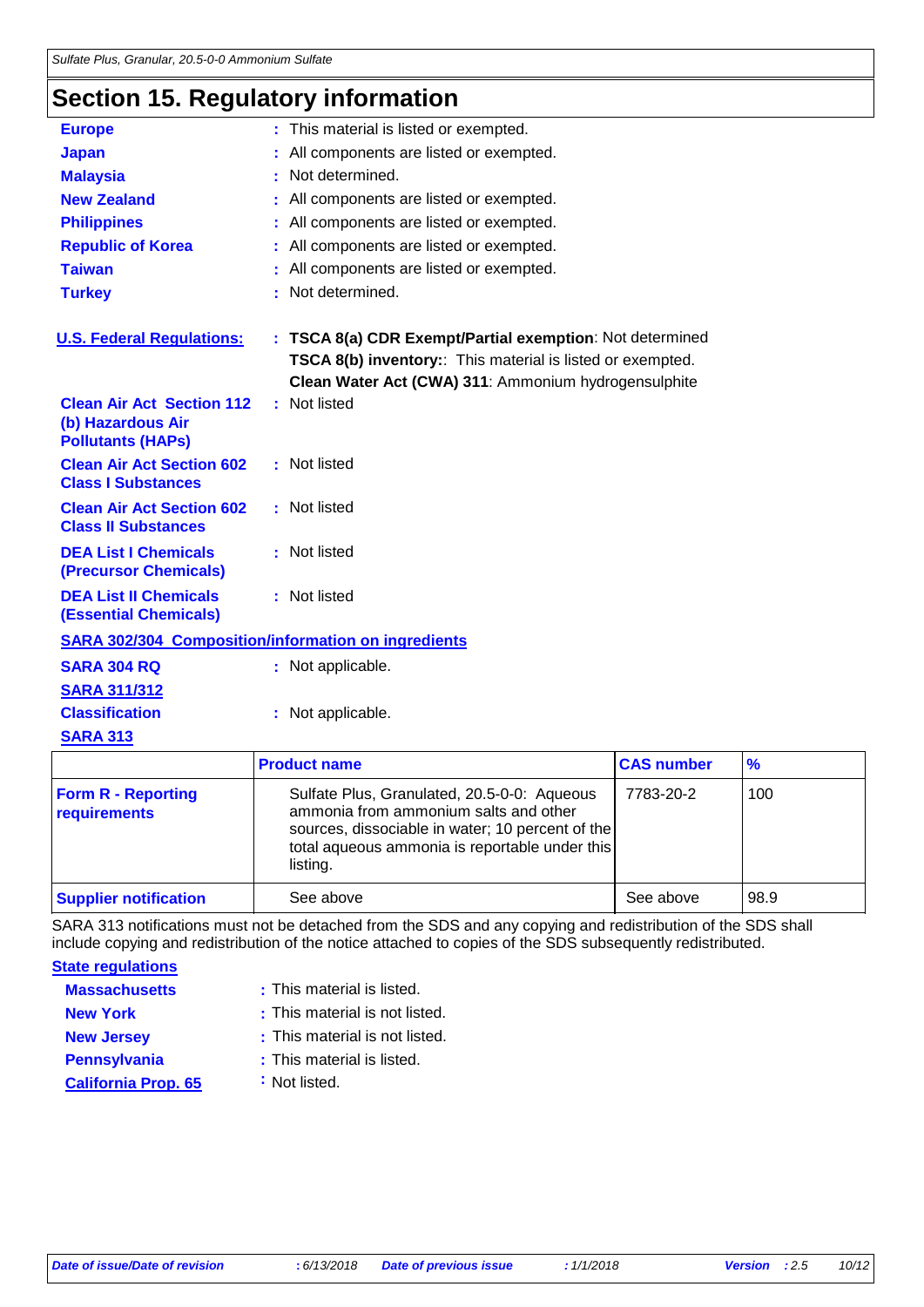# **Section 16. Other information**

### **History**

ľ

| Date of issue/Date of<br>revision | $\pm$ 6/13/2018                                                                                                                                                                                                                                                                                                                                                                                                                                                                                                                                                                           |
|-----------------------------------|-------------------------------------------------------------------------------------------------------------------------------------------------------------------------------------------------------------------------------------------------------------------------------------------------------------------------------------------------------------------------------------------------------------------------------------------------------------------------------------------------------------------------------------------------------------------------------------------|
| Date of previous issue            | : 1/1/2018                                                                                                                                                                                                                                                                                                                                                                                                                                                                                                                                                                                |
| <b>Version</b>                    | : 2.5                                                                                                                                                                                                                                                                                                                                                                                                                                                                                                                                                                                     |
|                                   | $\nabla$ Indicates information that has changed from previously issued version.                                                                                                                                                                                                                                                                                                                                                                                                                                                                                                           |
| <b>Key to abbreviations</b>       | $:$ ATE = Acute Toxicity Estimate<br>BCF = Bioconcentration Factor<br>GHS = Globally Harmonized System of Classification and Labelling of Chemicals<br>IATA = International Air Transport Association<br>IBC = Intermediate Bulk Container<br>IMDG = International Maritime Dangerous Goods<br>LogPow = logarithm of the octanol/water partition coefficient<br>MARPOL = International Convention for the Prevention of Pollution From Ships,<br>1973 as modified by the Protocol of 1978. ("Marpol" = marine pollution)<br>$UN = United Nations$<br>HPR = Hazardous Products Regulations |

### **Procedure used to derive the classification**

| <b>Classification</b> |                                                                                                                                                                                                                                                                                                                                                                                                                                                                                                                                                                                                                                                                                                                                                                                                                                                                                                                                                                                                                                                                                                                                                                                                                                                                                                                                                                                                                                                                                                                                                                                                                                                                                                                                                                                                                                                                                                                                                                                                                                                                                                                                                                                                                                                                                                                                 | <b>Justification</b> |
|-----------------------|---------------------------------------------------------------------------------------------------------------------------------------------------------------------------------------------------------------------------------------------------------------------------------------------------------------------------------------------------------------------------------------------------------------------------------------------------------------------------------------------------------------------------------------------------------------------------------------------------------------------------------------------------------------------------------------------------------------------------------------------------------------------------------------------------------------------------------------------------------------------------------------------------------------------------------------------------------------------------------------------------------------------------------------------------------------------------------------------------------------------------------------------------------------------------------------------------------------------------------------------------------------------------------------------------------------------------------------------------------------------------------------------------------------------------------------------------------------------------------------------------------------------------------------------------------------------------------------------------------------------------------------------------------------------------------------------------------------------------------------------------------------------------------------------------------------------------------------------------------------------------------------------------------------------------------------------------------------------------------------------------------------------------------------------------------------------------------------------------------------------------------------------------------------------------------------------------------------------------------------------------------------------------------------------------------------------------------|----------------------|
| Not classified.       |                                                                                                                                                                                                                                                                                                                                                                                                                                                                                                                                                                                                                                                                                                                                                                                                                                                                                                                                                                                                                                                                                                                                                                                                                                                                                                                                                                                                                                                                                                                                                                                                                                                                                                                                                                                                                                                                                                                                                                                                                                                                                                                                                                                                                                                                                                                                 | Weight of evidence   |
| <b>References</b>     | Transportation of Dangerous Goods Act and Clear Language Regulations, current<br>edition at time of SDS preparation, Transport Canada;<br>Hazardous Products Act and Regulations, current revision at time of SDS<br>preparation, Health Canada;<br>Domestic Substances List, current revision at time of SDS preparation, Environment<br>Canada;<br>29 CFR Part 1910, current revision at time of SDS preparation, U.S. Occupational<br>Safety and Health Administration;<br>40 CFR Parts 1-799, current revision at time of SDS preparation, U.S.<br><b>Environmental Protection Agency;</b><br>49 CFR Parts 1-199, current revision at time of SDS preparation, U.S. Department<br>of Transport;<br>Mexican Official Standard NOM-018-STPS-2015, Harmonised System for the<br>Identification and Communication of Hazards and Risks by Hazardous Chemicals in<br>the Workplace;<br>Mexican Official Standard NOM-002-SCT / 2011, List of the most commonly<br>transported hazardous substances and materials;<br>Threshold Limit Values for Chemical Substances, current edition at time of SDS<br>preparation, American Conference of Governmental Industrial Hygienists;<br>NFPA 400, National Fire Codes, National Fire Protection Association, current edition<br>at time of SDS preparation;<br>NFPA 704, National Fire Codes, National Fire Protection Association, current edition<br>at time of SDS preparation;<br>Corrosion Data Survey, Sixth Edition, 1985, National Association of Corrosion<br>Engineers;<br>ERG 2016, Emergency Response Guidebook, U.S. Department of Transport,<br>Transport Canada, and the Secretariat of Transportation and Communications of<br>Mexico<br>Hazardous Substances Data Bank, current revision at time of SDS preparation,<br>National Library of Medicine, Bethesda, Maryland<br>Integrated Risk Information System, current revision at time of SDS preparation, U.<br>S. Environmental Protection Agency, Washington, D.C.<br>Pocket Guide to Chemical Hazards, current revision at time of SDS preparation,<br>National Institute for Occupational Safety and Health, Cincinnati, Ohio;<br>Agency for Toxic Substances and Disease Registry Databank, current revision at<br>time of SDS preparation, U.S. Department of Health and Human Services, Atlanta,<br>Georgia |                      |